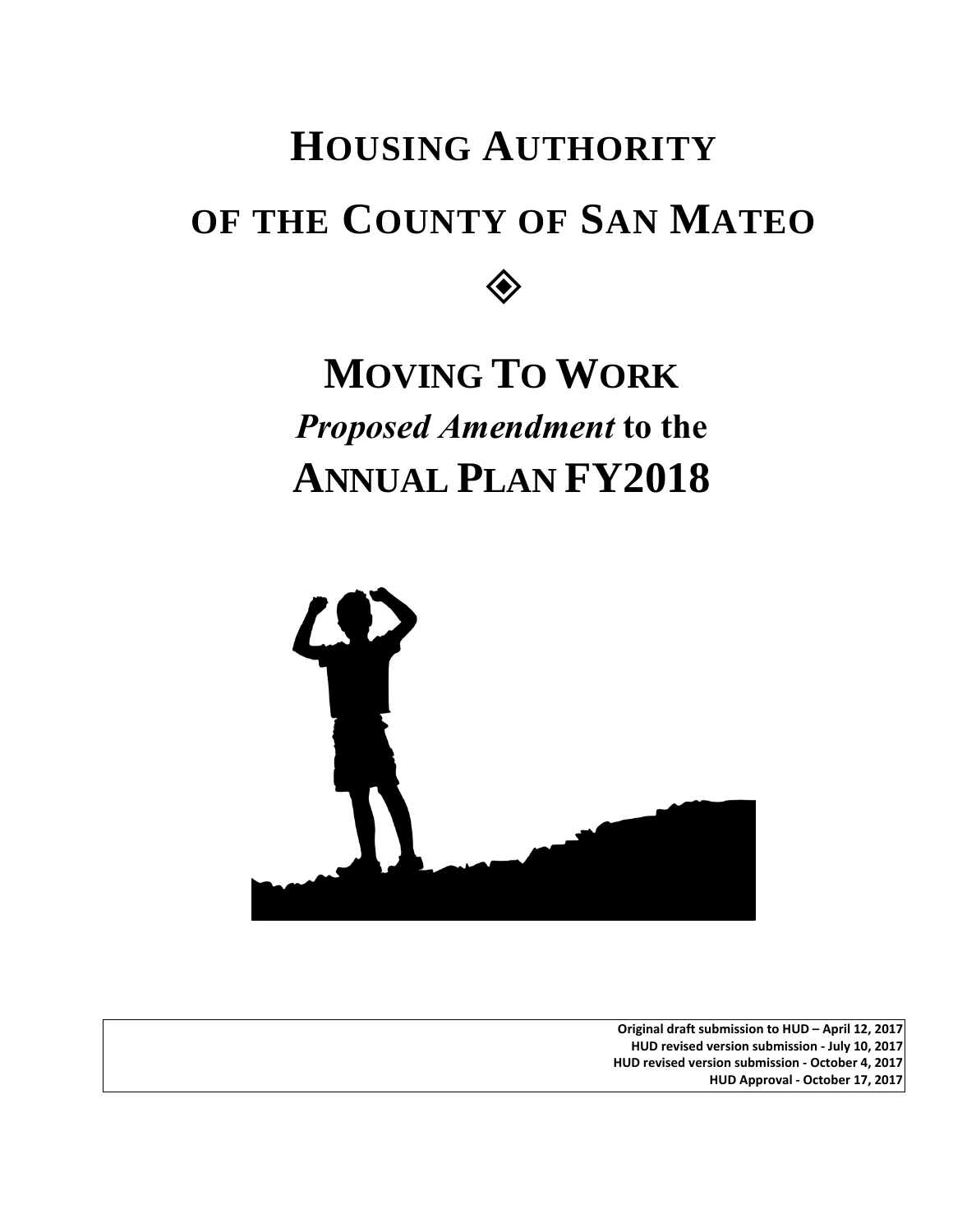## **Activity #2015-35: Leasing Success Program (Amended)**

Approved by HUD: FY2015 Implementation Date: 7/1/2015

### *Description of the Activity*

According to the National Low Income Housing Coalition's 2014 publication, "Out of Reach," San Mateo County is one of the nation's most expensive jurisdictions in which to live. There simply is a very limited amount of rental housing, let alone affordable rental housing. With this activity, HACSM is using its Moving to Work Authority in order to implement additional programs and activities that will lead to increased participation in the MTW program and the utilization of this highly valued housing assistance.

HACSM has implemented all of the following activities: 1) Contracting with organizations that have expertise in the rental market, that will assist program applicants and participants with "housing locator services," 2) Contracting with organizations that have substantial experience in shared housing to encourage HCV participation, 3) Creating a landlord incentive program, and 4) Creating a security deposit assistance program.

#### *Proposed Amendment*

Since 2015 HACSM has experienced a significant and on-going decrease in its monthly utilization, causing HACSM to be non-compliant in serving substantially the same number of households in both FY2016 and FY2017. Due to these persistent market challenges, the Leasing Success Program has provided one of the biggest supports to the low income households, however, it has also been more expensive than HACSM originally projected. And, as of October 2017, HACSM has finally reached a 95% voucher utilization rate and is now compliant in serving essentially the same percentage of households as before it entered into its' MTW contract with HUD.

In late 2015 HACSM contracted with Abode Services, to assist with Housing Locator Services. Implementation of the program began February 1, 2016. Abode Services brought expertise in property management and in assisting low income families find and secure affordable housing in the San Francisco Bay Area housing market. From February 2016 – October 2017, HACSM referred 316 households to Abode Services with an approximately 60% move in success rate.

During that same period HACSM also implemented three landlord incentive programs, 1) The "Landlord Continuity" bonus, 2) The "No Loss" bonus, and 3) The "New Owner" bonus. All aspects of this activity have been essential to supporting new and relocating voucher holders to find and secure rental units in the SMC Rental Market.

Since implementation in late February 2016, approximately 45 landlords received a continuity bonus because they re-rented their unit to another MTW participant, 117 new landlords joined the program and rented units to program participants, and 205 landlords received incentives as a result of the "no loss" bonus. In total, HACSM has expended \$743,355 of the \$750,000 in support of the incentive programs, including Abode Services.